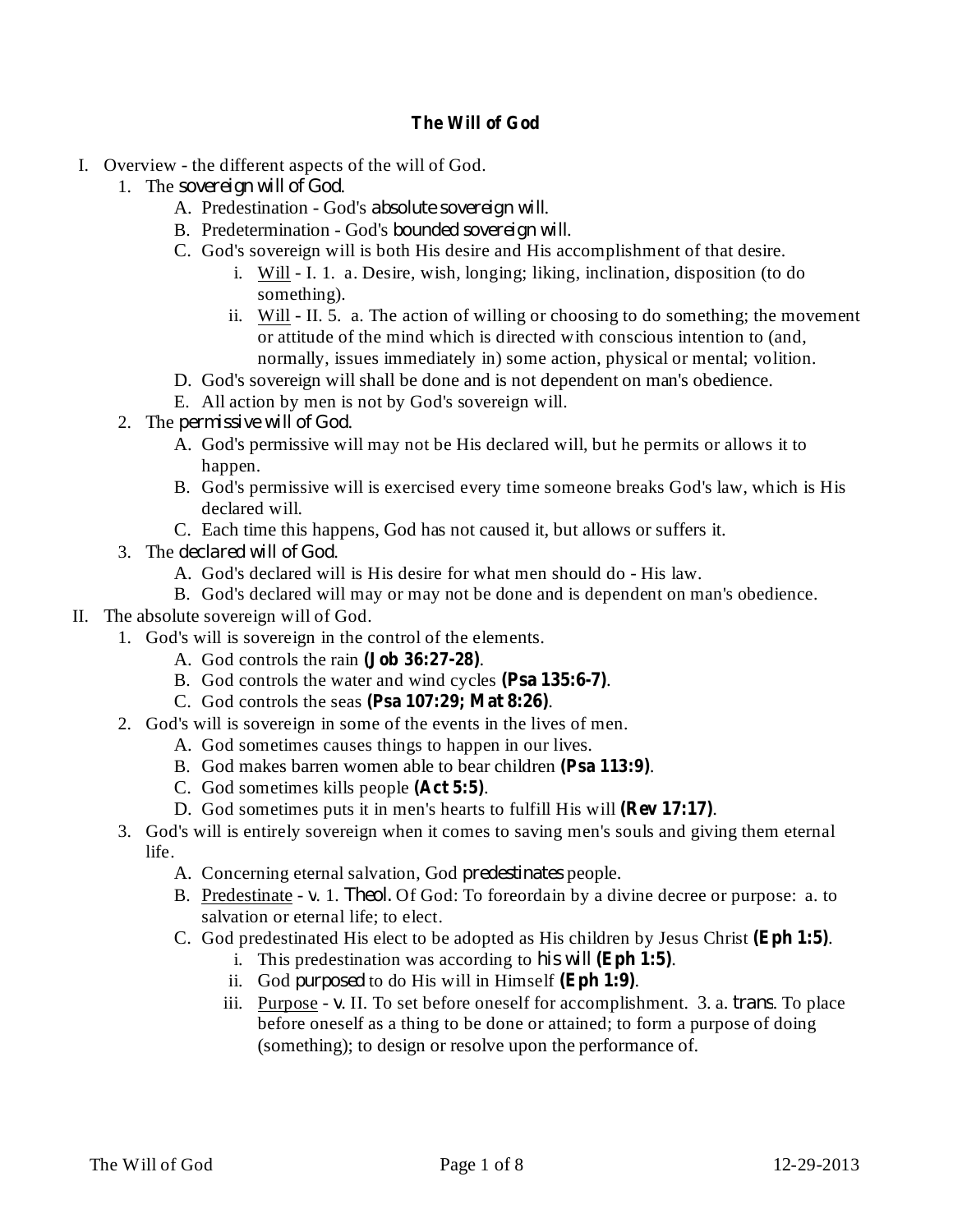- iv. God willed (desired) to save a people for Himself and therefore *purposed* (designed a plan to accomplish it) to save them by *predestinating* (divinely decreeing) them to be His children  $(Eph 1:11)$ .
- v. God's foreknowledge, predestination, calling, justification, and glorification of His children (the called) according to His purpose is so certain that it is spoken of in the past tense even though many of them have not yet even been born . **(Rom 8:28-30)**
- vi. When God decrees something, it's as good as done  $(Rom 4:17)$ .
- D. God has not predestinated all things, but rather only the things that scripture says He has.
	- i. The word *predestinate* is only used four times in the entire scripture (**Rom 8:29-**. **30; Eph 1:5,11)**
	- ii. All instances of *predestination* in the scripture refer only to eternal salvation, as does the definition of the word.
	- iii. All of the events of our lives are not *predestinated*.
- E. The regeneration of the elect is also according to God's sovereign will.
	- i. Of his own will begat he us with the word of truth  $(Jam 1:18)$ .
	- ii. This word of truth was the spoken word  $(John 5:25)$  of The Word  $(John 1:1)$  Who is the truth **.**
	- iii. Jesus quickens whom He will (Joh 5:21).
- III. The bounded sovereign will of God.
	- 1. God has predetermined many of the events in our lives.
		- A. Predetermine v. To determine beforehand. 1. *trans*. To fix, settle, or decide beforehand; to ordain or decree beforehand, to predestine.
		- B. Determine v. III. To direct to some end or conclusion; to come to some conclusion. 14. *trans*. To give a terminus or aim to; to give tendency or direction to; to direct; to decide the course of; to impel to (some destination).
		- C. Predetermination is similar in many ways to predestination, but it is not identical.
		- D. To determine is to direct to some end, which is exactly what God does with men: we devise our way, but God *directs* our steps (Pro 16:9).
			- i. We should desire for God to do this for us (Psa 119:5; Jer 10:23-24).
			- ii. If we trust in Him and acknowledge Him, He will direct our steps  $(Pro 3:5-6)$ .
			- iii. We should desire that God would direct our hearts into the love of God, and into the patient waiting for Christ  $(2Th 3:5)$ .
		- E. Paul was an apostle by the will of God  $(2Co 1:1)$ .
			- i. The will of God in this case was a commandment of God (1Ti 1:1).
			- ii. Paul was appointed to be an apostle  $(2Ti 1:11)$ .
			- iii. Appoint II. To determine authoritatively, prescribe, decree, ordain.
			- iv. Paul obeyed this commandment from Jesus Christ (Act 26:15-19).
	- 2. To predetermine is to set bounds on something ahead of time.
		- A. God has done this with the length of our lives (**Job 14:5**).
		- B. God has done this with nations as well (Act 17:26).
		- C. A good illustration of this is how the banks of a river put bounds and limits on where the water can flow.
			- i. The water is free to flow where it wants within those bounds.
			- ii. God controls the hearts of kings (and men) in the same way  $(Pro 21:1)$ .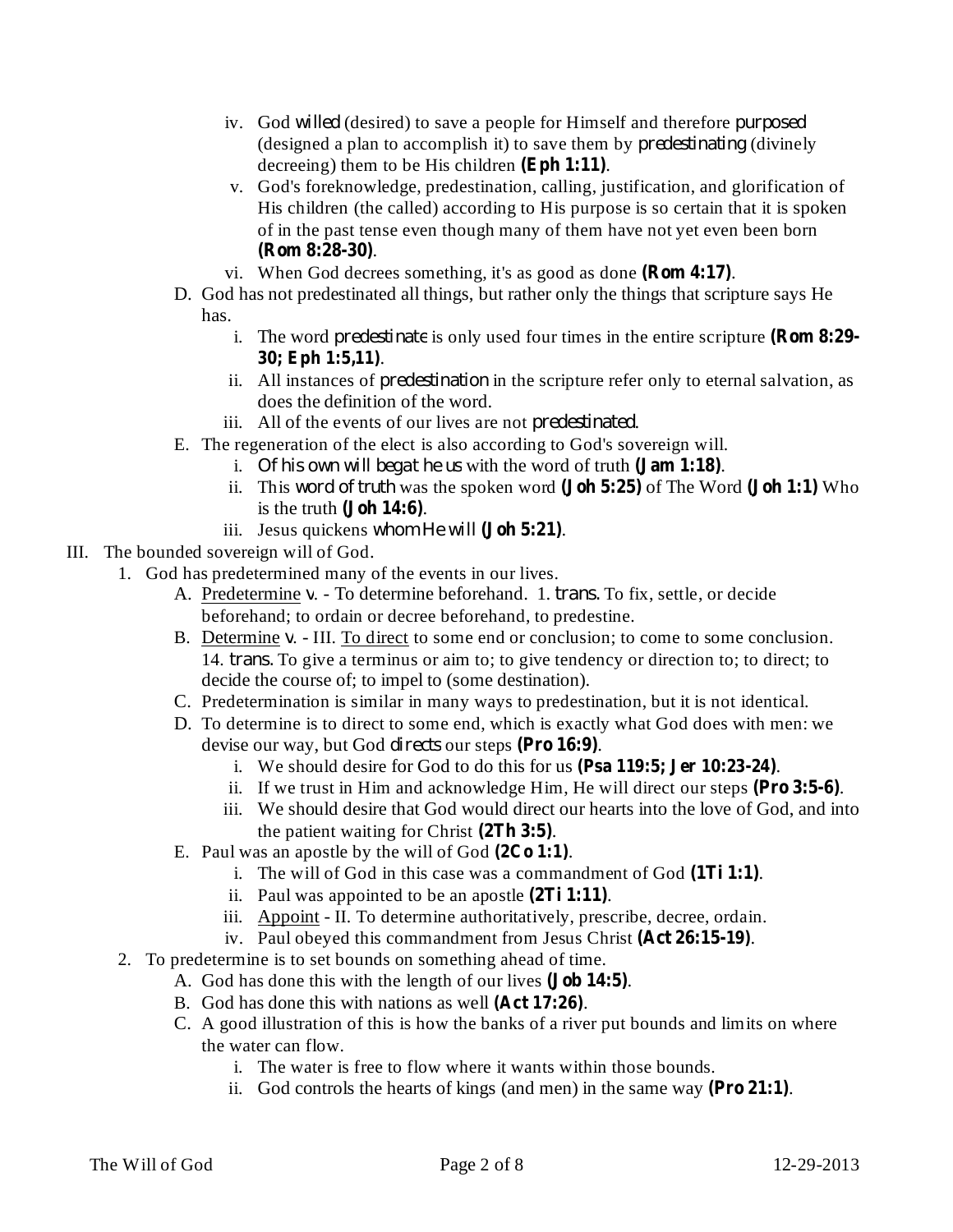- a. God did this very thing for Artaxerxes, king of the Medes and the Persians to benefit His people (Ezr 7:27).
- b. God did not suffer (to tolerate, allow) kings to harm Israel (1Ch 16:21-. **22)**
- c. God did not suffer king Abimelech to touch Sarah (Gen 20:6).
- d. God restrained king David from killing Nabal and his men (1Sa 25:26).
- e. God turned the heart of king Rehoboam to punish His people **(2Ch** . **10:15)**
- f. God hardened Pharaoh's heart to show His power in him **(Exo 10:20 c/w** . **Rom 9:17-18)**
- g. God hardened the heart of Sihon king of Heshbon in order to deliver him into the hand of Israel (Deu 2:30).
- h. God shall put it in the hearts of the ten kings in Revelation to give their kingdoms to the beast  $(\text{Rev 17:17}).$
- 3. The death of Jesus Christ is a classic example of God's predetermination.
	- A. Jesus was delivered to be crucified by the *determinate* counsel and *foreknowledge* of God (Act 2:23).
		- i. Determinate 1. a. Definitely bound or limited, in time, space, extent, position, character, or nature; definite, fixed; clearly defined or individualized; distinct, as opposed to *vague*, *undefined*, or *indefinite*.
		- ii. Foreknowledge Knowledge of an event, etc. before it exists or happens; prescience.
		- iii. These definitions show that God set bounds and limits beforehand on how Jesus would be delivered up to be killed.
		- iv. Jesus' death was therefore predetermined, not predestinated (Act 4:28).
	- B. Leading up to the crucifixion, the Jews tried to kill Jesus several times and by several different ways.
		- i. In the beginning of His ministry, they tried to cast Him headlong over the brow of a hill, but He escaped (Luk 4:29-30).
		- ii. Later, they sought to lay hands on Him, but His hour was not yet come **(Joh** . **7:30)**
		- iii. Then they tried to stone Him, but He went through the midst of them (**Joh 8:59**).
		- iv. Then they sought to take him again, but He escaped out of their hand **(Joh** . **10:39)**
		- v. God thwarted all their plans because Jesus would be killed in the way it was determined by God (Luk 22:22).
	- C. The wrath of man will praise God, but He will restrain the remainder of their wrath **(Psa** . **76:10)**
	- D. God overruled the devices and conceits of these wicked men (Pro 19:21).
		- i. These men's goings were of the Lord  $(Pro 20:24)$ .
		- ii. But they didn't understand their own way  $(1C_0 2:8)$ .
- IV. The permissive will of God.
	- 1. There are some things in our lives that God doesn't decree but permits.
		- A. Permit v. I. To allow, suffer, give leave; not to prevent.
		- B. God may or may not permit our travel to go as we have planned  $(1Co 16:7)$ .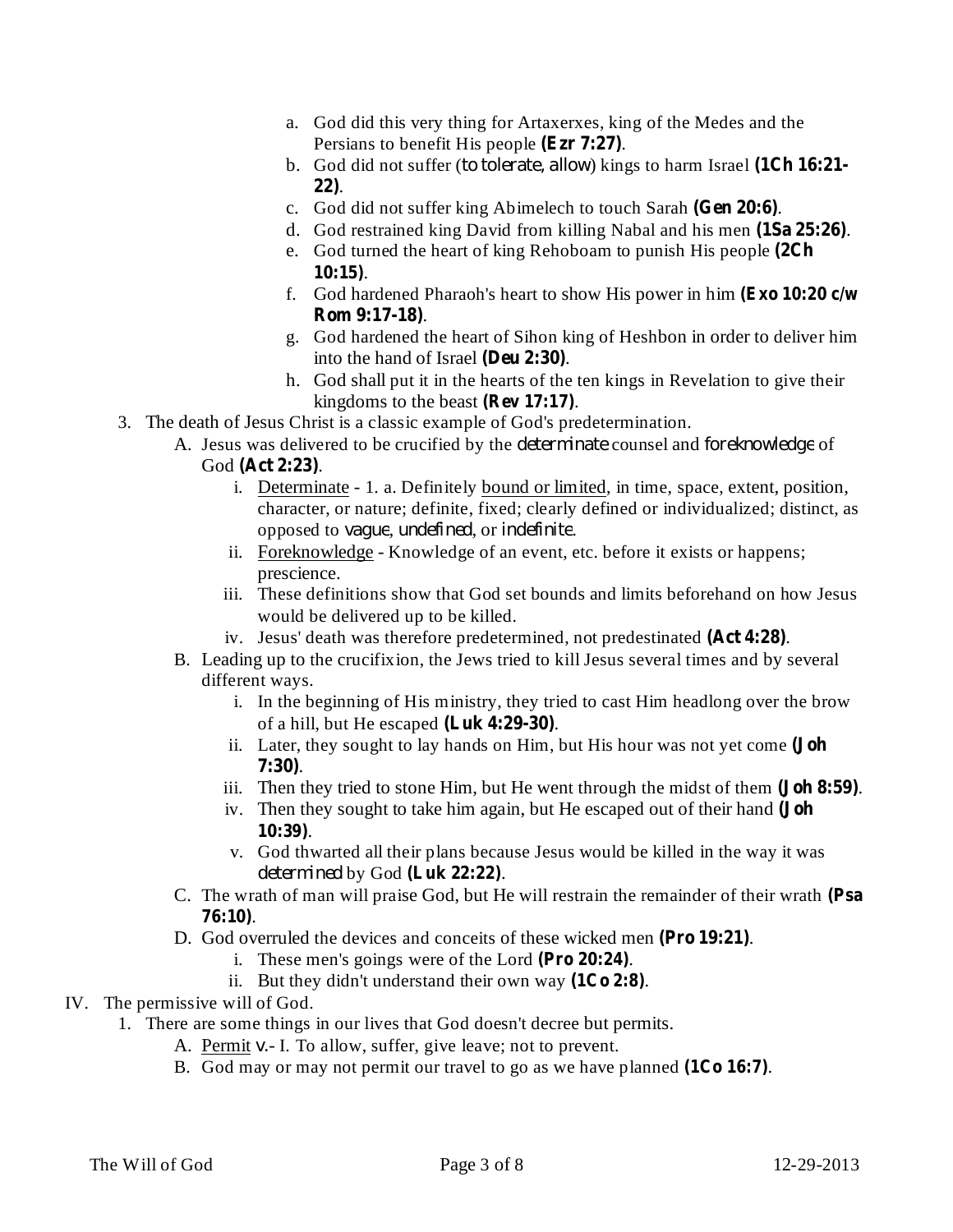- C. Even the teaching the pastor intends to do is subject to the permissive will of God **(Heb** . **6:1-3)**
- D. God has *allowed* His ministers to be put in trust with the gospel  $(1Th 2:4)$ .
- E. This is why we should always preface our plans with, "If the Lord will..." **(Jam 4:15;** . **1Co 4:19)**
- 2. God does NOT sovereignly will all actions in men's lives, especially sin.
	- A. If all actions of men were caused by the sovereign will of God, then that would necessarily mean that God causes men to sin.
	- B. God doesn't cause men to sin.
		- i. People who sin and say that they were predestined to do so are liars **(Jer 7:8-** . **10)**
		- ii. God has never commanded people to sin, nor has the thought of it ever come into His heart (Jer 7:31), nor has it come into His mind (Jer 19:5; Jer 32:35).
	- C. Though God doesn't cause men to sin, He does *suffer* men to sin.
		- i. **Suffer** II. To tolerate, allow. 12. *trans*. To endure the existence, presence, or activity of (a person); to bear with, put up with, tolerate.
		- ii. For example: you tell your toddler to not touch the stove and after stopping him from doing so several times, you finally allow him to touch it and to suffer the natural consequences.
			- a. You didn't desire (declared will) for him to touch the stove.
			- b. You didn't make him (sovereign will) touch the stove.
			- c. You allowed or permitted him (permissive will) to touch the stove.
			- d. So in a sense, it was your will that he touched the stove.
		- iii. God suffers the sins of His own people.
			- a. God suffered Israel's sin and complaining in the wilderness for 40 years . **(Act 13:18)**
			- b. God will suffer His people to be tempted, but not above that they are able to bear (1Co 10:13).
			- c. God is *longsuffering* and forbears with His people who break His laws . **(Rom 2:4)**
			- d. Longsuffering Patient endurance of provocation or trial; longanimity.
			- e. God was longsuffering with the apostle Paul while he was a chief sinner . **(1Ti 1:13-16)**
			- f. God is longsuffering with us His children and allows us time to repent, not willing (desiring) that any of us should perish  $(2Pe 3:9; 2Pe 3:15)$ .
		- iv. God suffered the sins of the nations prior to the coming of Christ.
			- a. For thousands of years before the coming of Christ, God turned a blind eye to the idolatry of the Gentiles (Act 17:30).
			- b. Wink 1. a. *intr*. To close one's eyes.
			- c. God suffered them to walk in their own ways (Act 14:16).
		- *v*. God suffers and endures (*to last; suffer continuously*) the reprobate before judging them  $(Rom 9:22)$ .
			- a. God was longsuffering in the days of Noah while men were disobedient and waited to judge them until the ark was finished (1Pe 3:20).
			- b. Think of how longsuffering God has been with our wicked nation.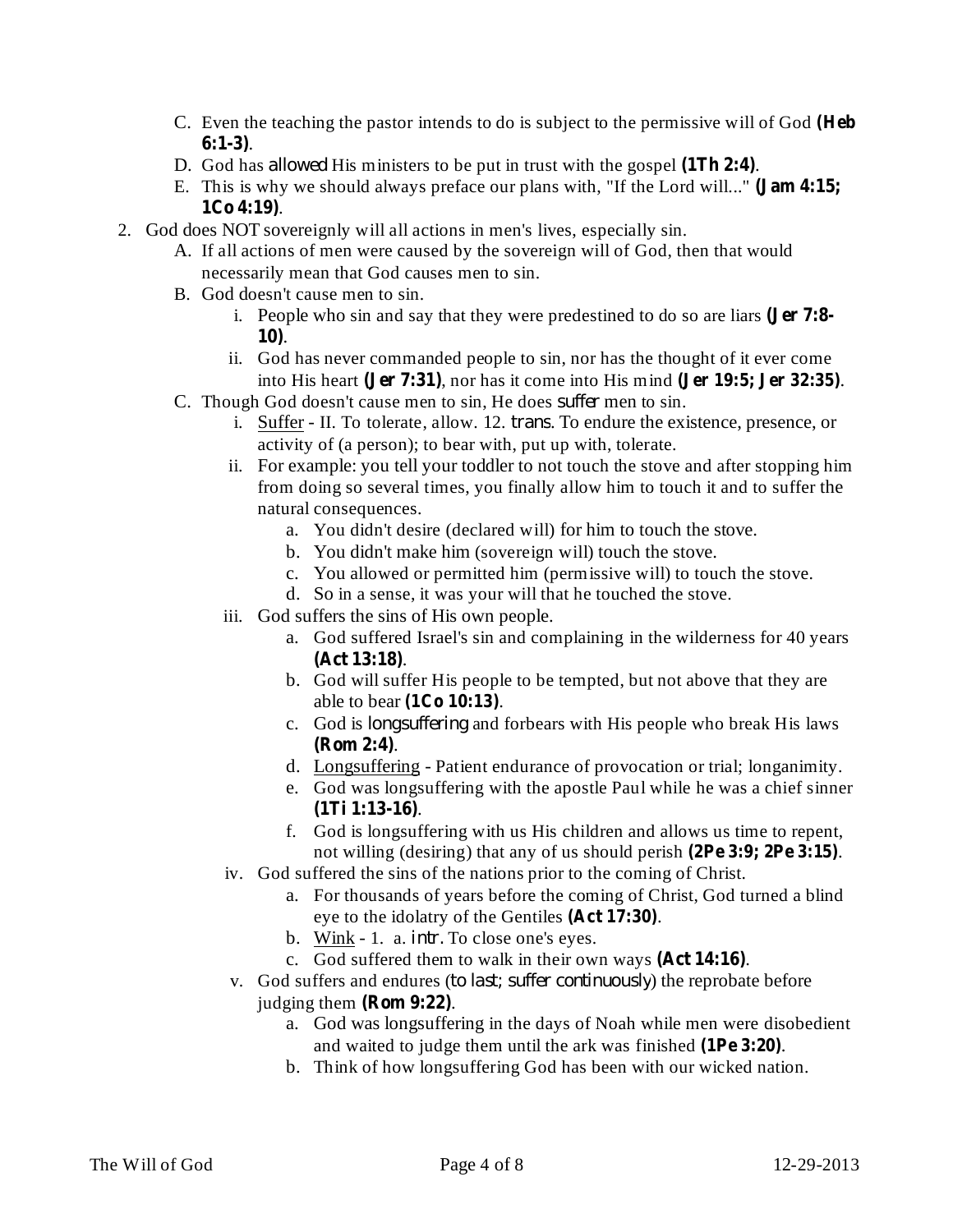- D. God allows lying spirits to put lying words in the mouths of false prophets to deceive people who want to believe a lie or do something foolish.
	- i. The Lord did this to king Ahab when he wanted to go to war with Ramothgilead.
	- ii. Ahab had already determined to go to war against Ramoth-gilead  $(2Ch 18:3)$ .
	- iii. In order to appease king Jehoshaphat, Ahab went to the prophets to get a rubberstamp on what he already decided to do  $(2Ch 18:4-5,11)$ .
	- iv. Ahab didn't want to hear contrary advice  $(2Ch 18:12-17)$ .
	- v. Micaiah revealed to Ahab why all the prophets prophesied that he should go up against Ramoth-gilead -- because God had *permitted* a spirit to be a lying spirit in the mouth of the false prophets to entice Ahab (2Ch 18:18-21).
	- vi. Notice though how God *permitting* the lying spirit to deceive Ahab and the prophets was said to be the Lord *putting* a lying spirit in the mouth of the prophets (2Ch 18:22).
	- vii. This is an example of God's permissive will causing something to happen by allowing it to happen.
- 3. God permits Satan to tempt and torment us, but He only allows Him to go so far.
	- A. God permitted Satan to take all of Job's possessions, but He restrained him from touching Job (**Job** 1:9-12).
		- i. Though it was Satan's doing, Job recognized that it was the LORD that had taken away (**Job** 1:21).
		- ii. It could rightly be said that the LORD had taken away because it was God's permissive will which allowed Satan to do it.
	- B. God once again allowed Satan to torment Job, but this time only his body; He restrained him from killing him  $(**Job 2:4-6**)$ .
- V. The declared will of God.
	- 1. God's declared will is His written word (Deu 4:13  $c/w$  Psa 40:8; Heb 10:7).
		- A. Declared Openly or formally made known by words or something equivalent; openly avowed, professed.
		- B. Men are commanded to do it.
		- C. This how God wants men to live.
		- D. It can be known (**Rom 2:17-18**).
		- E. We are commanded to understand what the will of the Lord is (Eph 5:17).
		- F. Jesus came to do God's will (**Joh 5:30**).
		- G. There is a promise of reward for those who do God's will (Heb 10:35-36; 1Jo 2:17).
	- 2. Certain things are declared in scripture to be patently "the will of God" including:
		- A. Jesus saving all that the Father gave Him (**Joh 6:38-40; Gal 1:4**).
			- B. Abstaining from fornication (1Th 4:3).
			- C. Giving thanks in everything  $(1Th 5:18)$ .
			- D. Submitting to the lawful ordinances of civil government (1Pe 2:13-15).
			- E. Suffering for well doing (at least sometimes) (1Pe 3:17).
			- F. Suffering as a Christian and being reproached for the name of Christ (1Pe 4:12-19).
			- G. Servants obeying masters (Eph 6:5-7).
			- H. Not living in the lusts of men in riotous and lascivious living (1Pe 4:1-4).
	- 3. Men can choose whether they will do God's declared will (Mar 3:35; Eph 6:6; Heb 10:36).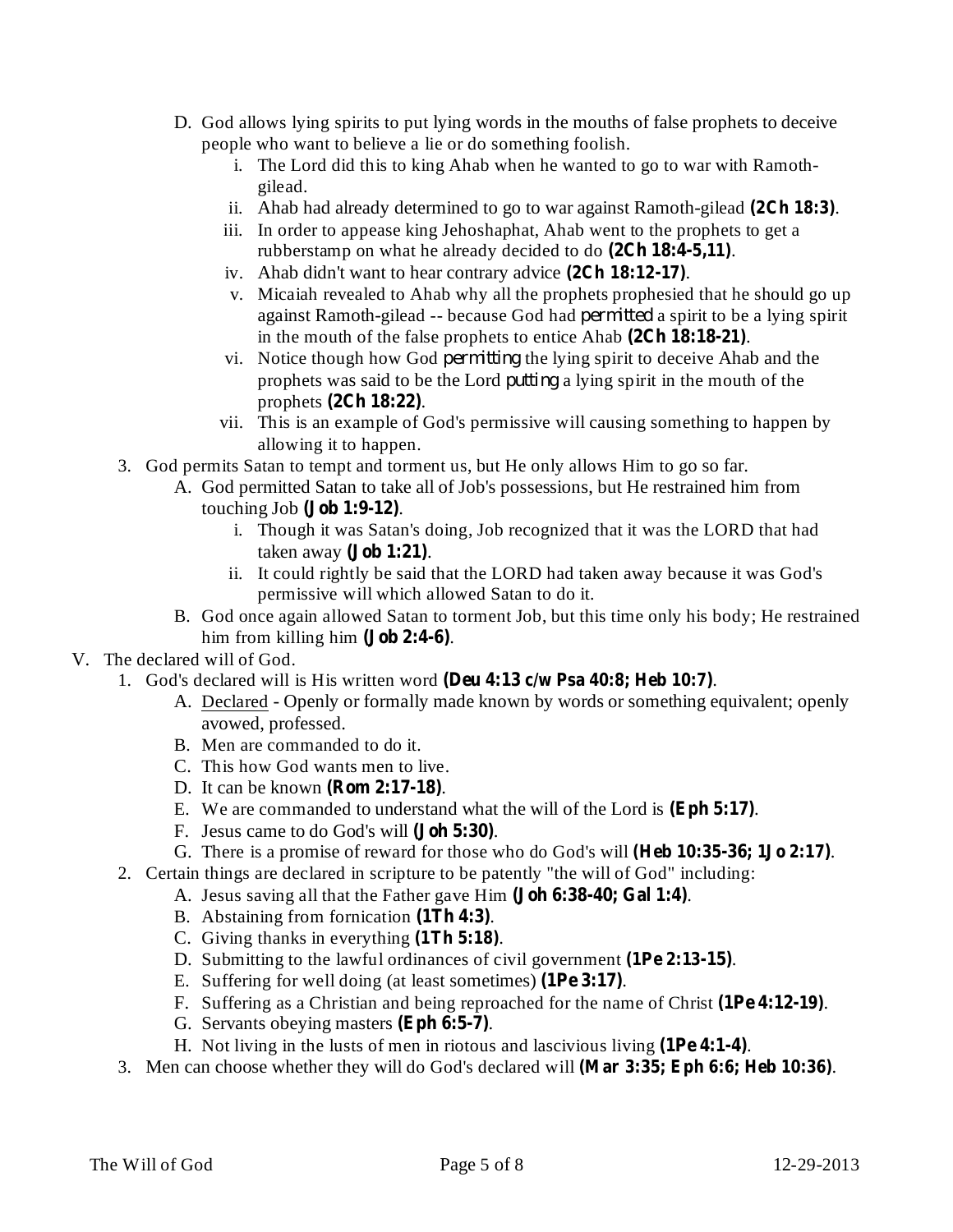- VI. God's declared will also includes guidelines that God has given in scripture of how He wants us to live and what He wants us to do.
	- 1. This aspect of God's will can be ascertained by living according to God's laws and studying the scriptures (**Rom** 12:2).
	- 2. Prove v.- II. To make good, establish. 5. *trans*. To establish (a thing) as true; to make certain; to demonstrate the truth of by evidence or argument.
	- 3. We should pray for God's will to be done.
		- A. Jesus was our prime example of this (Mat 26:39,42; Luk 22:42).
		- B. Jesus taught us to pray for God's will to be done (Mat 6:10).
		- C. Ministers should pray for their flock to stand complete in the will of God (Col 4:12).
	- 4. We should be content with the will of the Lord being done (Act 21:14).
	- 5. It's important to know God's will and to do it, so as to avoid beatings from God **(Luk 12:47-** . **48)**
	- 6. We are commanded to understand what the will of the Lord is  $(Eph 5:17)$ .
	- 7. How do we discern the will of God when there's not a black and white verse?
		- A. Sin is the transgression of the law  $(1J\sigma 3:4)$ .
		- B. If there is no law prohibiting something, then it is not a sin (**Rom 4:15**).
		- C. Though something may be lawful, it may not be expedient  $(1Co 10:23)$ .
			- i. Expedient II. 2. Conducive to advantage in general, or to a definite purpose; fit, proper, or suitable to the circumstances of the case.
			- ii. It may be lawful to eat lunch at McDonalds everyday, but is it expedient for your health?
			- iii. It may be lawful to watch soap operas all day, but does it edify you?
		- D. It was before proved that all things in our lives are not predestinated, but only the things that the scripture says are.
		- E. It was before proved that God's written word contains His will for our lives.
		- F. In areas of life or in situations where the Bible doesn't specifically state what God's will is, we must act within the guidelines set forth in scripture, and any decision or action made within those boundaries is God's will since none of God's laws are being broken.
		- G. Here are a few examples of applying the boundaries set forth in the Bible to determine if we are in the will of God:
			- i. Who does God want me to marry?
				- a. God allows us to be married to whom we will, within His boundaries. **(1Co 7:39)**
				- b. Is the person ineligible to be married (already married, not biblically free from a previous marriage)? **(Exo 20:14; Mat 19:9)**
				- c. If they are Biblically ineligible to be married, then it is not the will of God that you marry that person, no matter how right it may feel.
				- d. Will the potential wife perform her God-ordained role in the marriage?
					- 1) Will she be submissive to her husband? **(Eph 5:22,24)**
					- 2) Will she bear her husband children? **(1Ti 5:14)**
					- 3) Will she be a keeper at home? **(Tit 2:5)**
					- 4) Will she provide for her husband's sexual needs? **(1Co 7:3-5)**
				- e. Will the potential husband perform his God-ordained role in the marriage?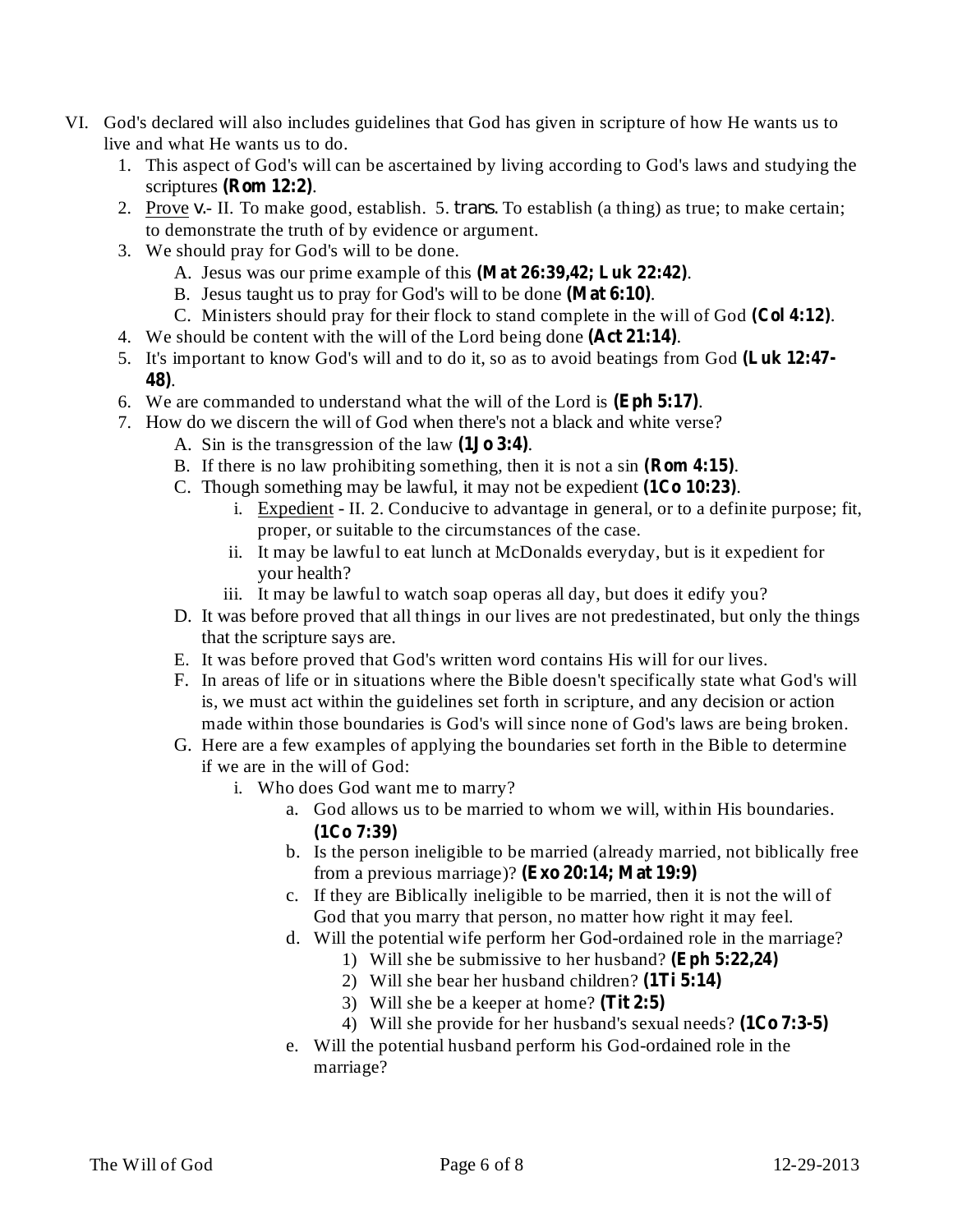- 1) Will he be the head and leader of the wife and family? **(Eph 5:23)**
- 2) Will he love his wife as Christ loved the church self sacrificially? **(Eph 5:25)**
- 3) Will he provide for his wife materially? **(1Ti 5:8)**
- 4) Will he train and educate the children in the ways of God? **(Eph 6:4)**
- 5) Will he provide for his wife's sexual needs? **(1Co 7:3-5)**
- f. Does the person share your faith?
	- 1) Though it may be *lawful* to marry someone who doesn't share your faith, is it *expedient*?
	- 2) We are not to be unequally yoked with unbelievers in the church , so why would you want to marry one? **(2Co 6:14)**
	- 3) Intermarriage with unbelievers was forbidden in the OT. **(Deu 7:2-4)**
	- 4) Those things were written for our admonition, from which we should learn. **(1Co 10:11)**
- g. Do they exhibit godly character as described in the scriptures? (Proverbs, etc.)
- h. If the person you are thinking of marrying is within all these scriptural boundaries, then you can conclude that you are within the will of God to marry them, even if they are not "perfect" for you.
- i. There may be more than one person that you find who meets these criteria and therefore it would be within the will of God for you to marry either one of them.
- j. There is not only one person on earth that you could marry and live happily ever after; there are likely many of them. You just have to find one that meets God's qualifications and that you are compatible with.
- ii. What house or car does God what me to buy?
	- a. Do you have to go into debt to buy it? **(Rom 13:8; Pro 22:7 c/w 1Co 7:23)**
	- b. Are you established with steady employment first? **(Pro 24:27)**
	- c. Will buying that house or car cause you to have take away from what you have purposed to give to God and His house? **(2Co 9:6-7; Hag 1:4- 8)**
	- d. Will buying the house or car deplete your savings or hinder your ability to save? **(Pro 21:20)**
	- e. Will the new house be taking you away from the church geographically to where you could not be in regular attendance, or cause you to miss events and gatherings of brethren in the church?
		- 1) We ought to seek *first* the kingdom of God and not forsake assembling with the saints. **(Mat 6:33; Heb 10:25)**
		- 2) We should prefer to be in God's house above any other house. **(Psa 27:4; Psa 84:10)**
	- f. Is the purpose of it to show off and feed your pride? **(1Jo 2:16)**